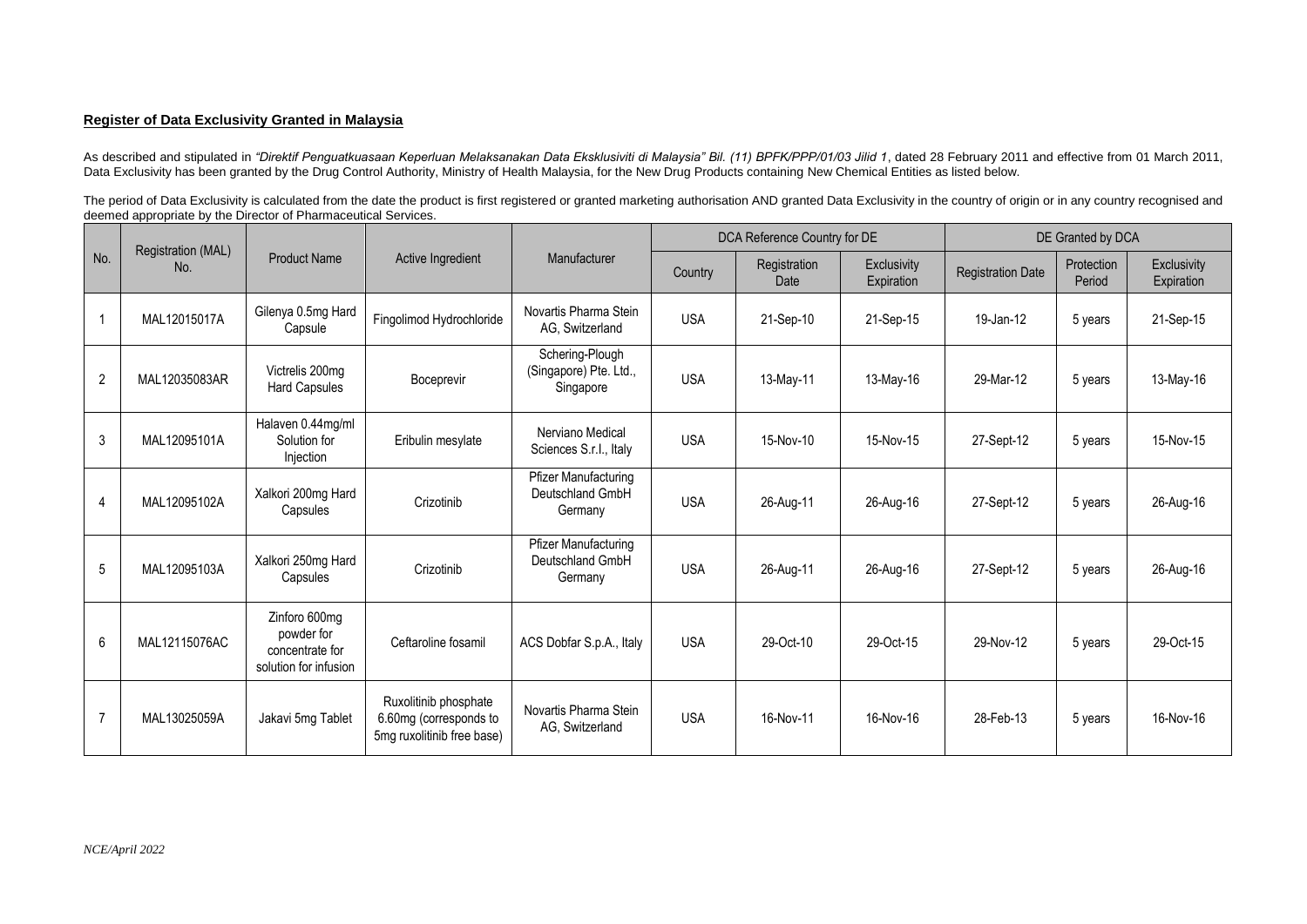|     | Registration (MAL) |                                            |                                                                                    |                                                             |            | DCA Reference Country for DE |                           |                          | DE Granted by DCA    |                           |
|-----|--------------------|--------------------------------------------|------------------------------------------------------------------------------------|-------------------------------------------------------------|------------|------------------------------|---------------------------|--------------------------|----------------------|---------------------------|
| No. | No.                | <b>Product Name</b>                        | Active Ingredient                                                                  | Manufacturer                                                | Country    | Registration<br>Date         | Exclusivity<br>Expiration | <b>Registration Date</b> | Protection<br>Period | Exclusivity<br>Expiration |
| 8   | MAL13025060A       | Jakavi 15mg Tablet                         | Ruxolitinib phosphate<br>19.80mg (corresponds to<br>15mg ruxolitinib free<br>base) | Novartis Pharma Stein<br>AG, Switzerland                    | <b>USA</b> | 16-Nov-11                    | 16-Nov-16                 | 28-Feb-13                | 5 years              | 16-Nov-16                 |
| 9   | MAL13025061A       | Jakavi 20mg Tablet                         | Ruxolitinib phosphate<br>26.40mg (corresponds to<br>20mg ruxolitinib free<br>base) | Novartis Pharma Stein<br>AG, Switzerland                    | <b>USA</b> | 16-Nov-11                    | 16-Nov-16                 | 28-Feb-13                | 5 years              | 16-Nov-16                 |
| 10  | MAL13065048A       | Stivarga 40mg<br>Film-coated Tablets       | Regorafenib<br>monohydrate 41.49mg<br>(equivalent to 40mg<br>regorafenib)          | Bayer Pharma AG,<br>Germany                                 | <b>USA</b> | 27-Sept-12                   | 27-Sept-17                | 27-June-13               | 5 years              | 27-Sept-17                |
| 11  | MAL13115126A       | Inlyta Film-coated<br>Tablets 1mg          | Axitinib 1mg                                                                       | <b>Pfizer Manufacturing</b><br>Deutschland GmbH,<br>Germany | <b>USA</b> | 27-Jan-12                    | 27-Jan-17                 | 6-Nov-13                 | 5 years              | 27-Jan-17                 |
| 12  | MAL13115127A       | Inlyta Film-coated<br>Tablets 5mg          | Axitinib 5mg                                                                       | <b>Pfizer Manufacturing</b><br>Deutschland GmbH,<br>Germany | <b>USA</b> | 27-Jan-12                    | 27-Jan-17                 | 6-Nov-13                 | 5 years              | 27-Jan-17                 |
| 13  | MAL14015013A       | Forxiga 5mg Film-<br><b>Coated Tablet</b>  | Dapagliflozin Propanediol<br>6.150mg (equivalent to<br>dapagliflozin 5mg)          | <b>Bristol-Myers Squibb</b><br>Company, US                  | EU         | 12-Nov-2012                  | 12-Nov-2017               | 23-Jan-2014              | 5 years              | 12-Nov-2017               |
| 14  | MAL14015014A       | Forxiga 10mg Film-<br><b>Coated Tablet</b> | Dapagliflozin Propanediol<br>12.30mg (equivalent to<br>dapagliflozin 10mg)         | <b>Bristol-Myers Squibb</b><br>Company, US                  | EU         | 12-Nov-2012                  | 12-Nov-2017               | 23-Jan-2014              | 5 years              | 12-Nov-2017               |
| 15  | MAL14035002A       | Fycompa 2mg film-<br>coated tablets        | Perampanel 2.1mg<br>(Anhydrous basis 2mg)                                          | Eisai Manufacturing<br>Limited, UK                          | EU         | 23-July-2012                 | 23-July-2017              | 27-March-2014            | 5 years              | 23-July-2017              |
| 16  | MAL14035005A       | Fycompa 4mg film-<br>coated tablets        | Perampanel 4.2mg<br>(Anhydrous basis 4mg)                                          | Eisai Manufacturing<br>Limited, UK                          | EU         | 23-July-2012                 | 23-July-2017              | 27-March-2014            | 5 years              | 23-July-2017              |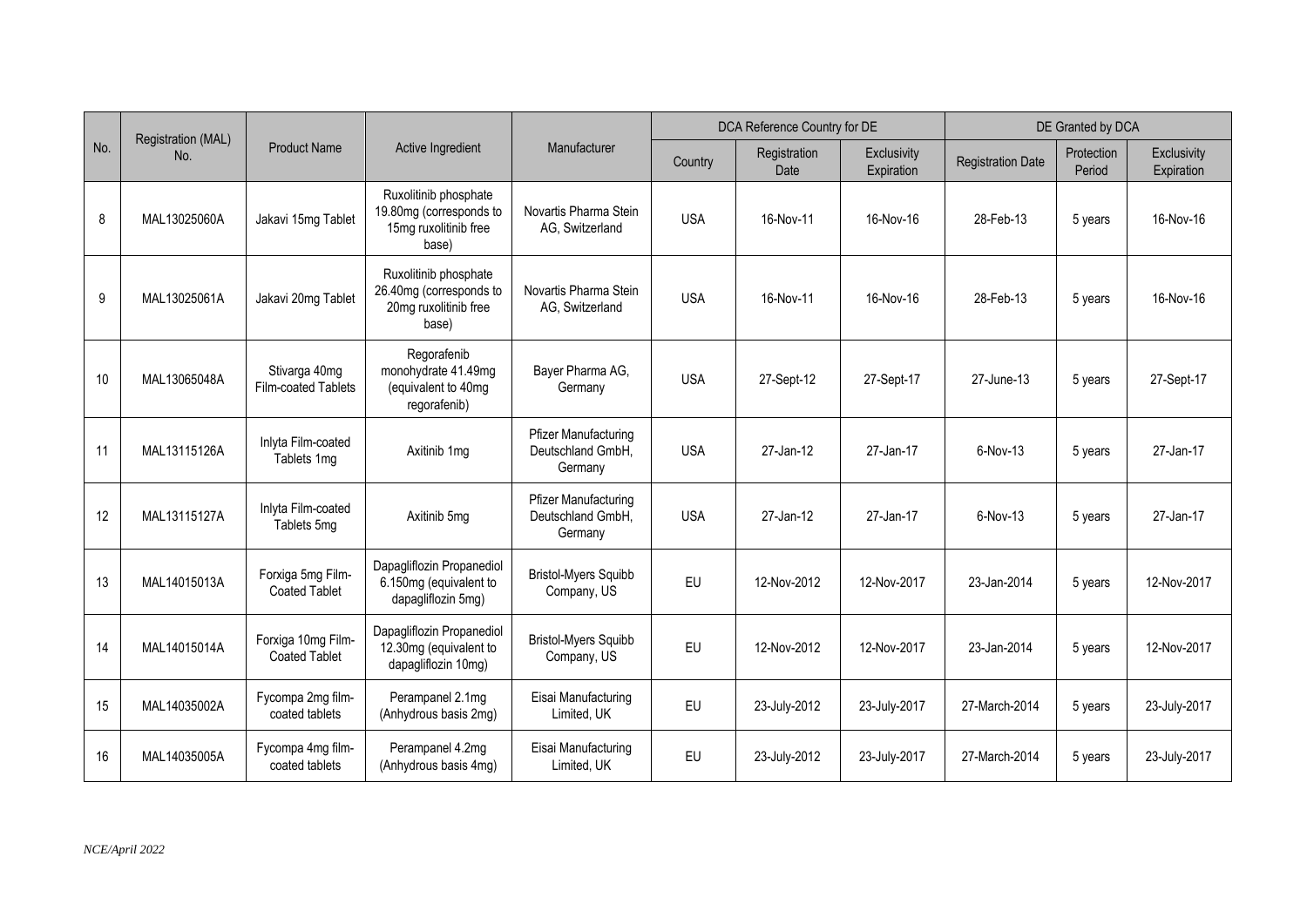|     | Registration (MAL) |                                                                            |                                                                  |                                                             |            | DCA Reference Country for DE |                           |                          | DE Granted by DCA    |                           |
|-----|--------------------|----------------------------------------------------------------------------|------------------------------------------------------------------|-------------------------------------------------------------|------------|------------------------------|---------------------------|--------------------------|----------------------|---------------------------|
| No. | No.                | <b>Product Name</b>                                                        | Active Ingredient                                                | Manufacturer                                                | Country    | Registration<br>Date         | Exclusivity<br>Expiration | <b>Registration Date</b> | Protection<br>Period | Exclusivity<br>Expiration |
| 17  | MAL14035003A       | Fycompa 6mg film-<br>coated tablets                                        | Perampanel 6.2mg<br>(Anhydrous basis 6mg)                        | Eisai Manufacturing<br>Limited, UK                          | <b>EU</b>  | 23-July-2012                 | 23-July-2017              | 27-March-2014            | 5 years              | 23-July-2017              |
| 18  | MAL14035001A       | Fycompa 8mg film-<br>coated tablets                                        | Perampanel 8.3mg<br>(Anhydrous basis 8mg)                        | Eisai Manufacturing<br>Limited, UK                          | <b>EU</b>  | 23-July-2012                 | 23-July-2017              | 27-March-2014            | 5 years              | 23-July-2017              |
| 19  | MAL14035004A       | Fycompa 10mg<br>film-coated tablets                                        | Perampanel 10.4mg<br>(Anhydrous basis 10mg)                      | Eisai Manufacturing<br>Limited, UK                          | <b>EU</b>  | 23-July-2012                 | 23-July-2017              | 27-March-2014            | 5 years              | 23-July-2017              |
| 20  | MAL14035006A       | Fycompa 12mg<br>film-coated tablets                                        | Perampanel 12.5mg<br>(Anhydrous basis 12mg)                      | Eisai Manufacturing<br>Limited, UK                          | <b>EU</b>  | 23-July-2012                 | 23-July-2017              | 27-March-2014            | 5 years              | 23-July-2017              |
| 21  | MAL14055146AC      | Xofigo (Radium-223<br>Dichloride) 1000<br>kBq/mL Solution for<br>Injection | Radium-223 Dichloride<br>6000kBq/6mL                             | Institute for Energy<br>Technology, Kjeller,<br>Norway.     | <b>USA</b> | 15-May-2013                  | 15-May-2018               | 9-May-2014               | 5 years              | 15-May-2018               |
| 22  | MAL14075067A       | Xeljanz Film-<br><b>Coated Tablets</b><br>5 <sub>mg</sub>                  | Tofacitinib citrate<br>8.078mg, equivalent to<br>5mg tofacitinib | <b>Pfizer Manufacturing</b><br>Deutschland GmbH,<br>Germany | <b>USA</b> | 6-November-<br>2012          | 6-November-<br>2017       | 24-July -2014            | 5 years              | 6-November-<br>2017       |
| 23  | MAL14115019AR      | Adempas 0.5 mg<br>Film Coated Tablet                                       | Riociguat 0.5mg                                                  | Bayer Pharma AG,<br>Germany                                 | <b>USA</b> | 8-October-2013               | 8-October-2018            | 24-November -<br>2014    | 5 years              | 8-October-2018            |
| 24  | MAL14115022AR      | Adempas 1.0mg<br><b>Film Coated Tablet</b>                                 | Riociguat 1.0mg                                                  | Bayer Pharma AG,<br>Germany                                 | <b>USA</b> | 8-October-2013               | 8-October-2018            | 24-November -<br>2014    | 5 years              | 8-October-2018            |
| 25  | MAL14115020AR      | Adempas 1.5 mg<br><b>Film Coated Tablet</b>                                | Riociguat 1.5mg                                                  | Bayer Pharma AG,<br>Germany                                 | <b>USA</b> | 8-October-2013               | 8-October-2018            | 24-November -<br>2014    | 5 years              | 8-October-2018            |
| 26  | MAL14115023AR      | Adempas 2.0 mg<br><b>Film Coated Tablet</b>                                | Riociguat 2.0mg                                                  | Bayer Pharma AG,<br>Germany                                 | <b>USA</b> | 8-October-2013               | 8-October-2018            | 24-November -<br>2014    | 5 years              | 8-October-2018            |
| 27  | MAL14115021AR      | Adempas 2.5 mg<br><b>Film Coated Tablet</b>                                | Riociguat 2.5mg                                                  | Bayer Pharma AG,<br>Germany                                 | <b>USA</b> | 8-October-2013               | 8-October-2018            | 24-November -<br>2014    | 5 years              | 8-October-2018            |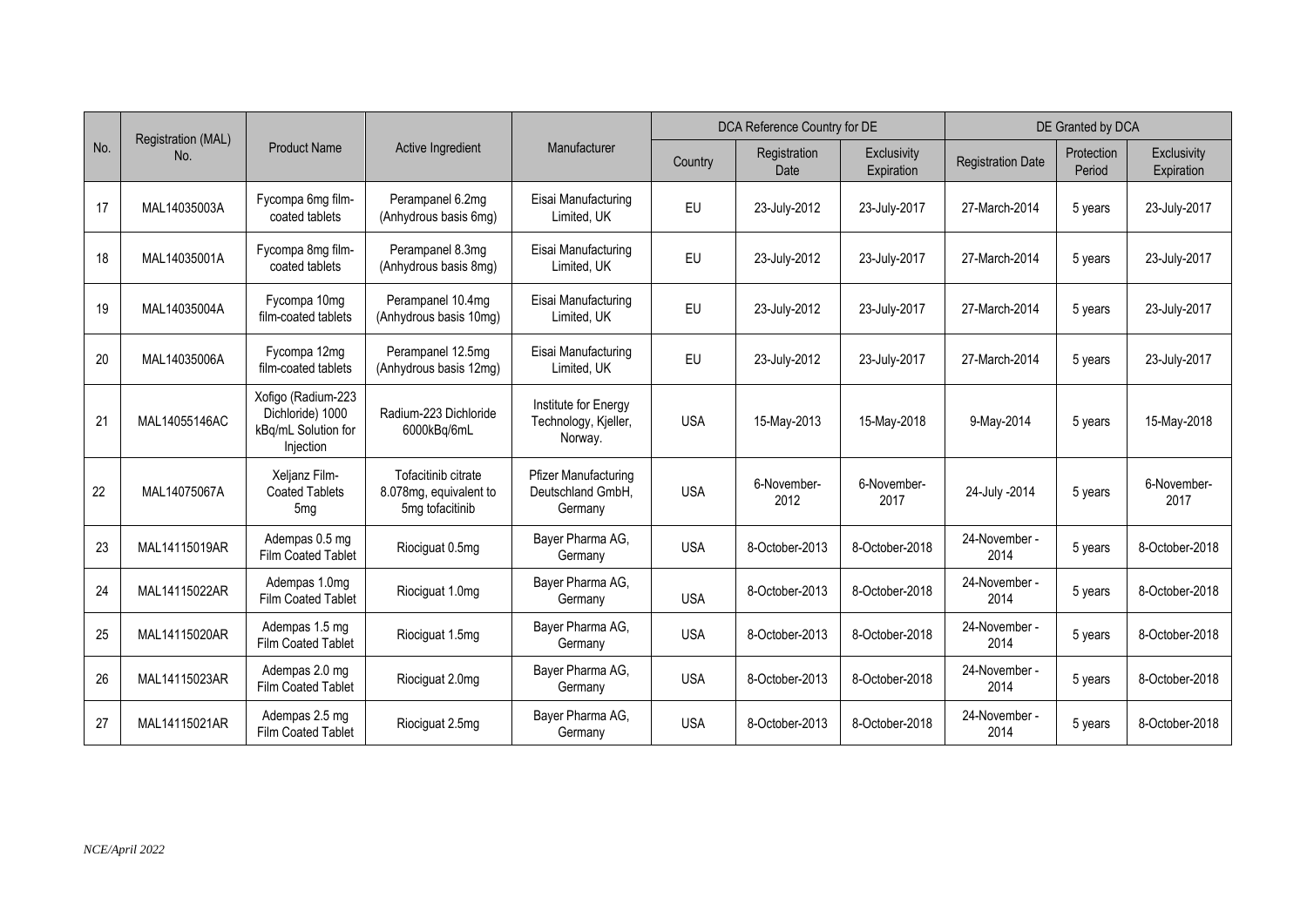|     | Registration (MAL) |                                                       |                                                                               |                                                          |            | DCA Reference Country for DE |                           |                          | DE Granted by DCA    |                           |
|-----|--------------------|-------------------------------------------------------|-------------------------------------------------------------------------------|----------------------------------------------------------|------------|------------------------------|---------------------------|--------------------------|----------------------|---------------------------|
| No. | No.                | <b>Product Name</b>                                   | Active Ingredient                                                             | Manufacturer                                             | Country    | Registration<br>Date         | Exclusivity<br>Expiration | <b>Registration Date</b> | Protection<br>Period | Exclusivity<br>Expiration |
| 28  | MAL15045161A       | Brintellix 5mg Film-<br>coated Tablets                | Vortioxetine<br>hydrobromide 6.355mg<br>(equivalent to 5mg<br>vortioxetine)   | H.Lundbeck A/S.<br>Denmark                               | <b>USA</b> | 30-September-<br>2013        | 30-September-<br>2018     | 30-April-2015            | 5 years              | 30-September-<br>2018     |
| 29  | MAL15045160A       | Brintellix 10mg<br><b>Film-coated Tablets</b>         | Vortioxetine<br>hydrobromide 12.710mg<br>(equivalent to 10mg<br>vortioxetine) | H.Lundbeck A/S.<br>Denmark                               | <b>USA</b> | 30-September-<br>2013        | 30-September-<br>2018     | 30-April-2015            | 5 years              | 30-September-<br>2018     |
| 30  | MAL15045162A       | Brintellix 15mg<br>Film-coated Tablets                | Vortioxetine<br>hydrobromide 19.065mg<br>(equivalent to 15mg<br>vortioxetine) | H.Lundbeck A/S.<br>Denmark                               | <b>USA</b> | 30-September-<br>2013        | 30-September-<br>2018     | 30-April-2015            | 5 years              | 30-September-<br>2018     |
| 31  | MAL15045163A       | Brintellix 20mg<br><b>Film-coated Tablets</b>         | Vortioxetine<br>hydrobromide 25.420mg<br>(equivalent to 20mg<br>vortioxetine) | H.Lundbeck A/S.<br>Denmark                               | <b>USA</b> | 30-September-<br>2013        | 30-September-<br>2018     | 30-April-2015            | 5 years              | 30-September-<br>2018     |
| 32  | MAL15085076ACR     | Tecfidera 120 mg<br>gastro-resistant<br>hard capsules | Dimethyl fumarate<br>120 mg                                                   | Vifor SA,<br>Switzerland                                 | <b>USA</b> | 27-March-2013                | 27-March-2018             | 20-August-2015           | 5 years              | 27-March-2018             |
| 33  | MAL15085078ACR     | Tecfidera 240 mg<br>gastro-resistant<br>hard capsules | Dimethyl fumarate<br>240 mg                                                   | Vifor SA.<br>Switzerland                                 | <b>USA</b> | 27-March-2013                | 27-March-2018             | 20-August-2015           | 5 years              | 27-March-2018             |
| 34  | MAL15095034A       | Sovaldi 400mg<br>Film-Coated<br><b>Tablets</b>        | Sofosbuvir 400mg                                                              | <b>Gilead Sciences Ireland</b><br>UC. Ireland            | <b>USA</b> | 6-December-<br>2013          | 6-December-<br>2018       | 28-September-<br>2015    | 5 years              | 6-December-<br>2018       |
| 35  | MAL15125055A       | Jardiance 10mg<br>Film-Coated<br><b>Tablets</b>       | Empagliflozin 10mg                                                            | Boehringer Ingelheim<br>Pharma GmbH & Co.<br>KG, Germany | Australia  | 30-April-2014                | 30-April-2019             | 22-December-<br>2015     | 5 years              | 30-April-2019             |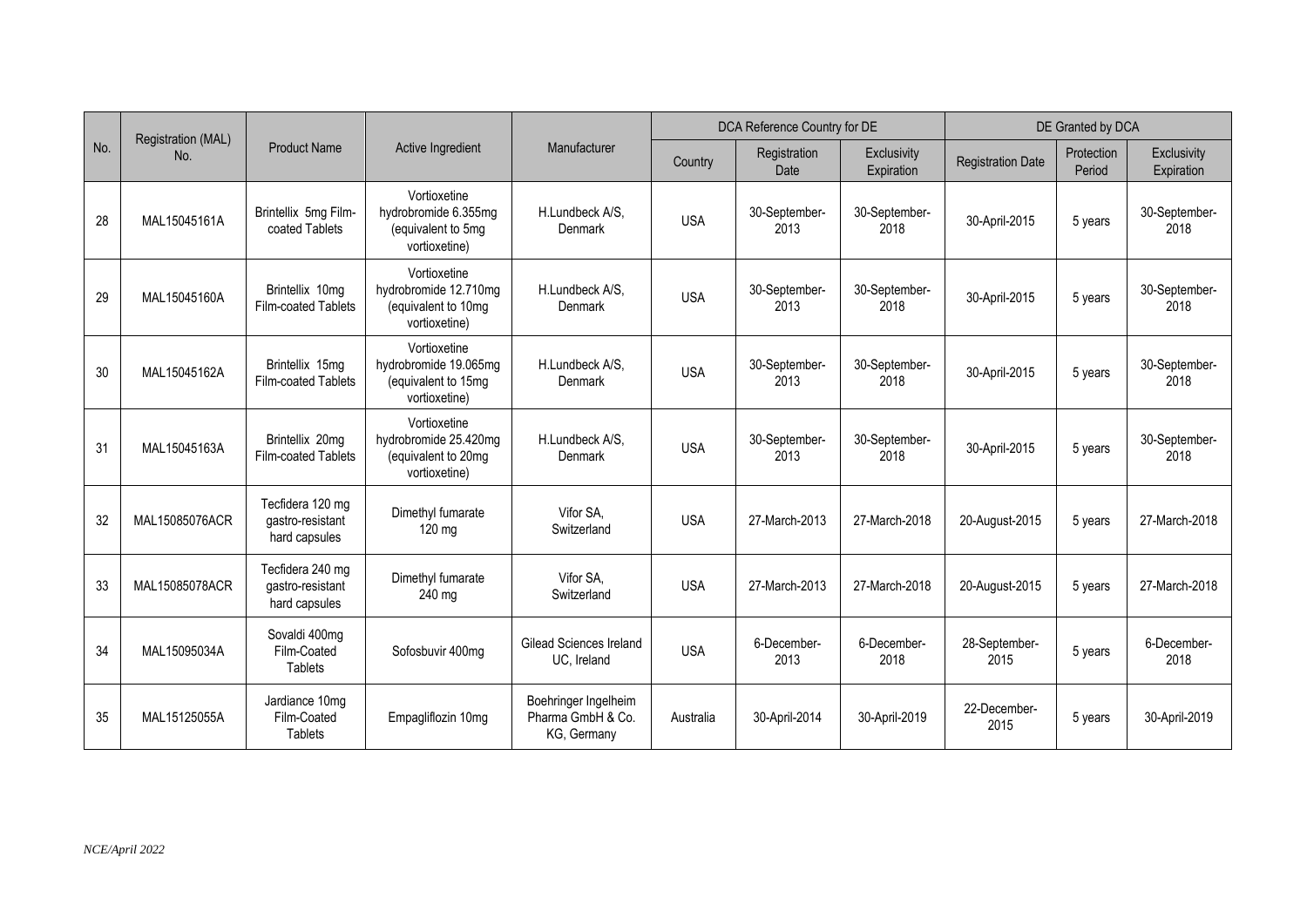|     | Registration (MAL) |                                          |                                                                                                                                                                                                                     |                                                          |            | DCA Reference Country for DE |                           |                          | DE Granted by DCA    |                           |
|-----|--------------------|------------------------------------------|---------------------------------------------------------------------------------------------------------------------------------------------------------------------------------------------------------------------|----------------------------------------------------------|------------|------------------------------|---------------------------|--------------------------|----------------------|---------------------------|
| No. | No.                | <b>Product Name</b>                      | Active Ingredient                                                                                                                                                                                                   | Manufacturer                                             | Country    | Registration<br>Date         | Exclusivity<br>Expiration | <b>Registration Date</b> | Protection<br>Period | Exclusivity<br>Expiration |
| 36  | MAL15125056A       | Jardiance 25mg<br>Film-Coated<br>Tablets | Empagliflozin 25mg                                                                                                                                                                                                  | Boehringer Ingelheim<br>Pharma GmbH & Co.<br>KG, Germany | Australia  | 30-April-2014                | 30-April-2019             | 22-December-<br>2015     | 5 years              | 30-April-2019             |
| 37  | MAL15125061AR      | Entresto 50mg<br>Film-coated Tablets     | Sacubitril/valsartan<br>56.551ng [Corresponds<br>to 50mg LCZ696 free<br>anhydrous acid (sacubitril<br>24.3mg and valsartan<br>25.7mg). The API name<br>for Entresto is LCZ696-<br>ABA in all quality<br>dossier].   | Novartis Pharma Stein<br>AG, Switzerland                 | <b>USA</b> | 7-July-2015                  | 7-July-2020               | 22-December-<br>2015     | 5 years              | 7-July-2020               |
| 38  | MAL15125062AR      | Entresto 100mg<br>Film-coated Tablets    | Sacubitril/valsartan<br>113.103mg [Corresponds<br>to 100mg LCZ696 free<br>anhydrous acid (sacubitril<br>48.6mg and valsartan<br>51.4mg). The API name<br>for Entresto is LCZ696-<br>ABA in all quality<br>dossier]. | Novartis Pharma Stein<br>AG, Switzerland                 | <b>USA</b> | 7-July-2015                  | 7-July-2020               | 22-December-<br>2015     | 5 years              | 7-July-2020               |
| 39  | MAL15125063AR      | Entresto 200mg<br>Film-coated Tablets    | Sacubitril/valsartan<br>226.206mg<br>[Corresponds to 200mg<br>LCZ696 free anhydrous<br>acid (sacubitril 97.2mg<br>and valsartan 102.8mg).<br>The API name for<br>Entresto is LCZ696-ABA<br>in all quality dossier]. | Novartis Pharma Stein<br>AG, Switzerland                 | <b>USA</b> | 7-July-2015                  | 7-July-2020               | 22-December-<br>2015     | 5 years              | 7-July-2020               |
| 40  | MAL16015076AR      | Zykadia 150mg<br><b>Hard Capsules</b>    | Ceritinib 150mg                                                                                                                                                                                                     | Novartis Pharma Stein<br>AG, Switzerland                 | <b>USA</b> | 29-April-2014                | 29-April-2019             | 21-January-2016          | 5 years              | 29-April-2019             |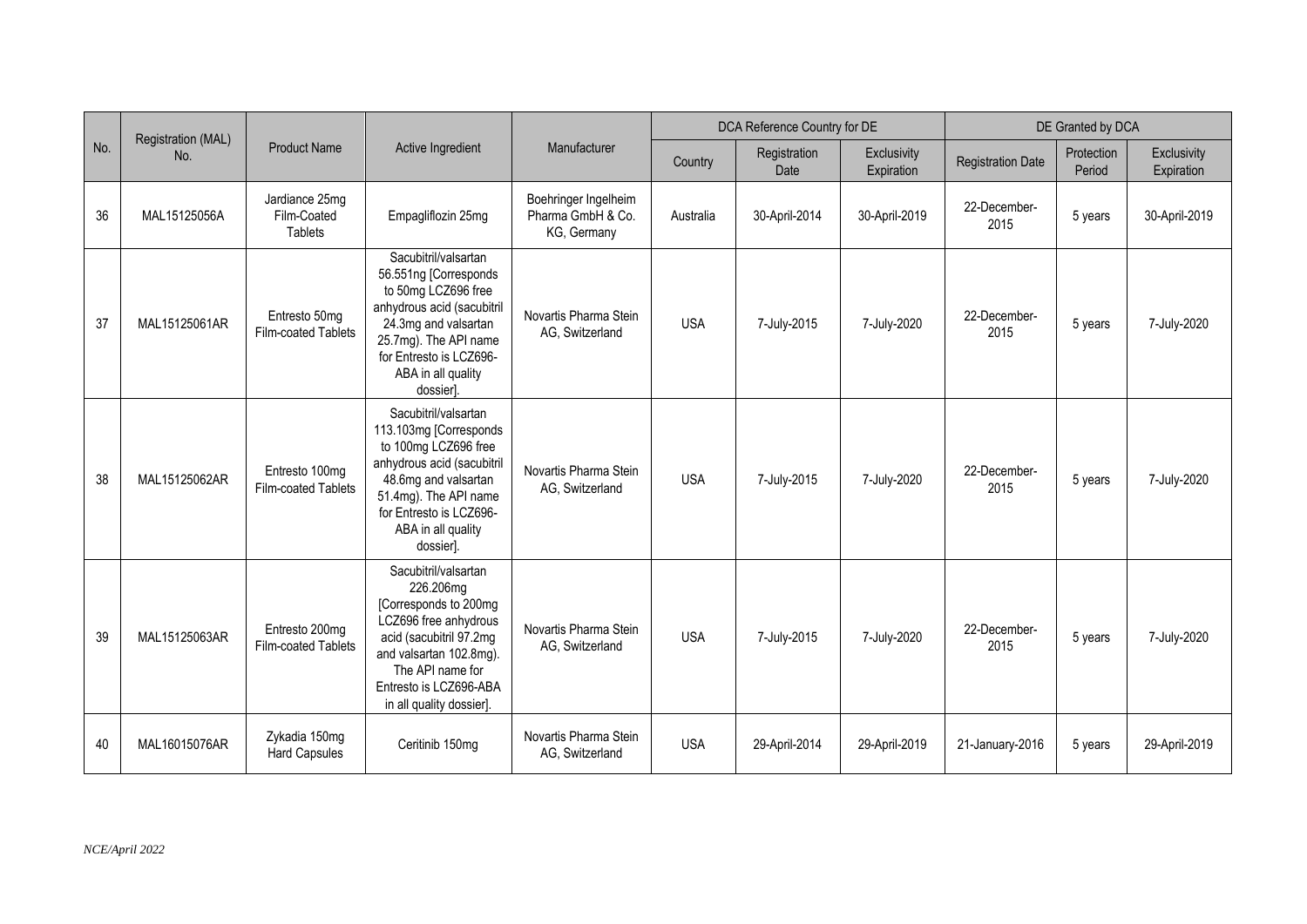|     | Registration (MAL) |                                                      |                                                                                           |                                                             |            | DCA Reference Country for DE |                           |                          | DE Granted by DCA    |                           |
|-----|--------------------|------------------------------------------------------|-------------------------------------------------------------------------------------------|-------------------------------------------------------------|------------|------------------------------|---------------------------|--------------------------|----------------------|---------------------------|
| No. | No.                | <b>Product Name</b>                                  | Active Ingredient                                                                         | Manufacturer                                                | Country    | Registration<br>Date         | Exclusivity<br>Expiration | <b>Registration Date</b> | Protection<br>Period | Exclusivity<br>Expiration |
| 41  | MAL16065014ACRZ    | OFEV Soft<br>Capsules 100 mg                         | Nintedanib esilate<br>120.40mg equivalent to<br>100 mg of nintedanib as<br>free base      | <b>Catalent Germany</b><br>Eberbach GmbH,<br>Germany        | <b>USA</b> | 15-October-2014              | 15-October-2019           | 7-June-2016              | 5 years              | 15-October-2019           |
| 42  | MAL16065015ACRZ    | OFEV Soft<br>Capsules 150 mg                         | Nintedanib esilate<br>180.60mg equivalent to<br>150 mg of nintedanib as<br>free base      | <b>Catalent Germany</b><br>Eberbach GmbH,<br>Germany        | <b>USA</b> | 15-October-2014              | 15-October-2019           | 7-June-2016              | 5 years              | 15-October-2019           |
| 43  | MAL16065029ACRZ    | Opsumit 10mg<br>Film-Coated<br><b>Tablets</b>        | Macitentan 10mg                                                                           | Patheon Italia S.P.A.,<br>Italy                             | <b>USA</b> | 18-October-2013              | 18-October-2018           | 7-June-2016              | 5 years              | 18-October-2018           |
| 44  | MAL16065002ARZ     | <b>Ibrance Capsules</b><br>75 <sub>mg</sub>          | Palbociclib 75mg                                                                          | <b>Pfizer Manufacturing</b><br>Deutschland GmbH,<br>Germany | <b>USA</b> | 3-February-2015              | 3-February-2020           | 7-June-2016              | 5 years              | 3-February-2020           |
| 45  | MAL16065003ARZ     | <b>Ibrance Capsules</b><br>100 <sub>mg</sub>         | Palbociclib 100mg                                                                         | <b>Pfizer Manufacturing</b><br>Deutschland GmbH,<br>Germany | <b>USA</b> | 3-February-2015              | 3-February-2020           | 7-June-2016              | 5 years              | 3-February-2020           |
| 46  | MAL16065004ARZ     | <b>Ibrance Capsules</b><br>125mg                     | Palbociclib 125mg                                                                         | <b>Pfizer Manufacturing</b><br>Deutschland GmbH,<br>Germany | <b>USA</b> | 3-February-2015              | 3-February-2020           | 7-June-2016              | 5 years              | 3-February-2020           |
| 47  | MAL16065041ACRZ    | Lynparza 50mg<br><b>Hard Capsules</b>                | Olaparib 50mg                                                                             | Patheon<br>Pharmaceuticals Inc.,<br><b>United States</b>    | EU         | 16-December-<br>2014         | 16-December-<br>2019      | 30-June-2016             | 5 years              | 16-December-<br>2019      |
|     |                    |                                                      | *Ceftolozane sulphate                                                                     |                                                             |            |                              |                           |                          |                      |                           |
| 48  | MAL16125024ACRZ    | Zerbaxa 1.5g<br>powder for solution<br>for injection | [product contains<br>ceftolozane sulphate and<br>tazobactam sodium]<br>*DE for new active | Steri-Pharm, LLC,<br><b>United States</b>                   | <b>USA</b> | 19-December-<br>2014         | 19-December-<br>2019      | 22-December-<br>2016     | 5 years              | 19-December-<br>2019      |
|     |                    |                                                      | ingredient                                                                                |                                                             |            |                              |                           |                          |                      |                           |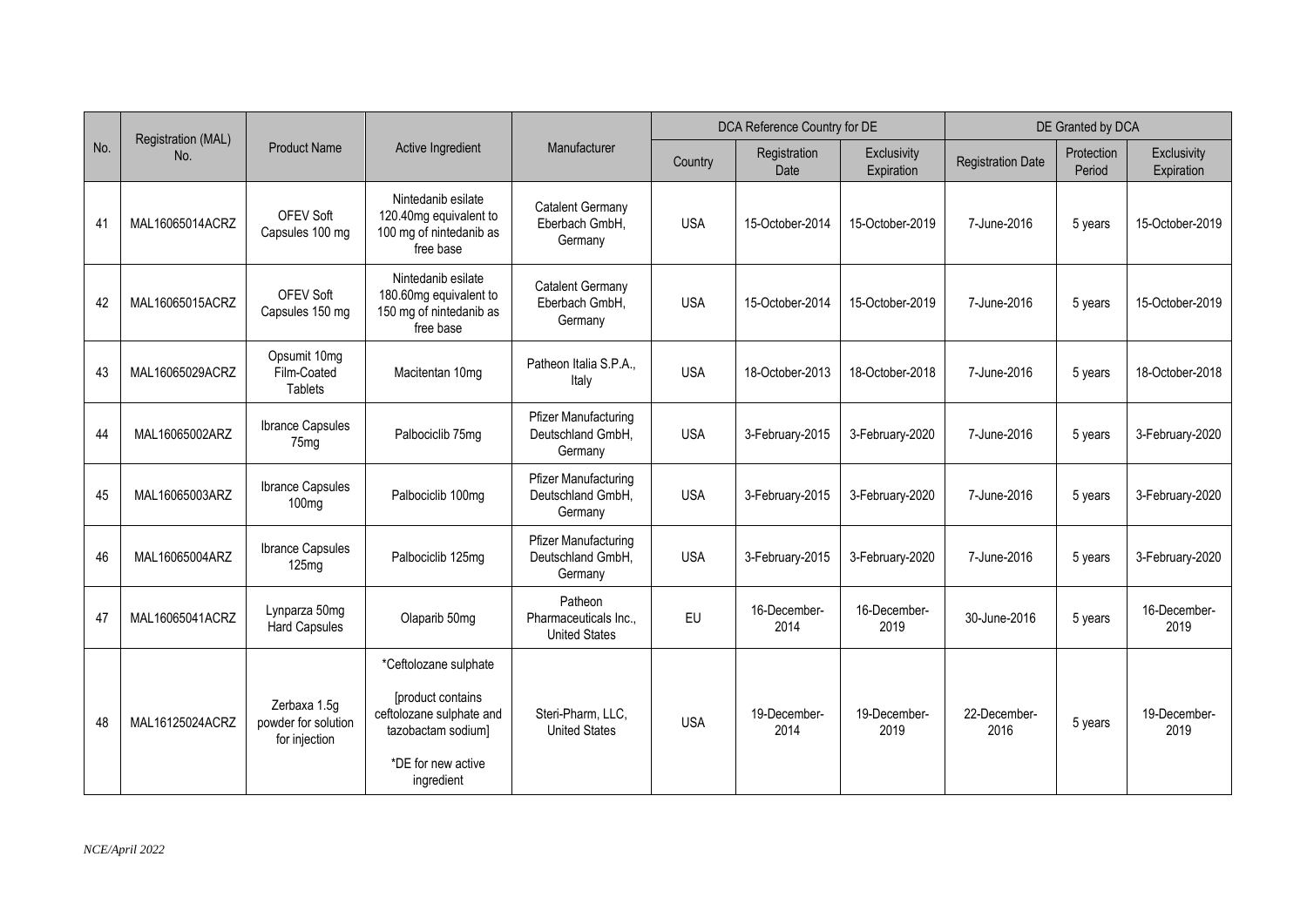|     | Registration (MAL) |                                                            |                                                                                                                                                                                                                                                         |                                                 |            | DCA Reference Country for DE |                           |                          | DE Granted by DCA    |                           |
|-----|--------------------|------------------------------------------------------------|---------------------------------------------------------------------------------------------------------------------------------------------------------------------------------------------------------------------------------------------------------|-------------------------------------------------|------------|------------------------------|---------------------------|--------------------------|----------------------|---------------------------|
| No. | No.                | <b>Product Name</b>                                        | Active Ingredient                                                                                                                                                                                                                                       | Manufacturer                                    | Country    | Registration<br>Date         | Exclusivity<br>Expiration | <b>Registration Date</b> | Protection<br>Period | Exclusivity<br>Expiration |
| 49. | MAL20172807AZ      | Tagrisso Film-<br><b>Coated Tablet</b><br>40 <sub>mg</sub> | Osimertinib mesylate<br>47.7mg (equivalent to<br>40mg osimertinib)                                                                                                                                                                                      | AstraZeneca AB.<br>Sweden                       | <b>USA</b> | 13-November-<br>2015         | 13-November-<br>2020      | 28-April-2017            | 5 years              | 13-November-<br>2020      |
| 50. | MAL20172808AZ      | Tagrisso Film-<br><b>Coated Tablet</b><br>80 <sub>mg</sub> | Osimertinib mesylate<br>95.4mg (equivalent to<br>80mg osimertinib)                                                                                                                                                                                      | AstraZeneca AB.<br>Sweden                       | <b>USA</b> | 13-November-<br>2015         | 13-November-<br>2020      | 28-April-2017            | 5 years              | 13-November-<br>2020      |
| 51  | MAL17025019ARZ     | Farydak 10mg Hard<br>Capsules                              | Panobinostat lactate<br>anhydrous 12.576mg<br>(Corresponding to 10.000<br>mg of panobinostat)                                                                                                                                                           | Novartis Farmaceutica<br>S.A., Spain.           | <b>USA</b> | 23-February-<br>2015         | 24-February-<br>2020      | 24-February-2017         | 5 years              | 24-February-<br>2020      |
| 52. | MAL17025020ARZ     | Farydak 15mg Hard<br>Capsules                              | Panobinostat lactate<br>anhydrous 18.864mg<br>(Corresponding to 15.000<br>mg of panobinostat)                                                                                                                                                           | Novartis Farmaceutica<br>S.A., Spain.           | <b>USA</b> | 23-February-<br>2015         | 24-February-<br>2020      | 24-February-2017         | 5 years              | 24-February-<br>2020      |
| 53. | MAL17025021ARZ     | Farydak 20mg Hard<br>Capsules                              | Panobinostat lactate<br>anhydrous 25.152mg<br>(Corresponding to 20.000<br>mg of panobinostat)                                                                                                                                                           | Novartis Farmaceutica<br>S.A., Spain.           | <b>USA</b> | 23-February-<br>2015         | 24-February-<br>2020      | 24-February-2017         | 5 years              | 24-February-<br>2020      |
| 54. | MAL17107002ACZ     | Duaklir Genuair<br>340/12 mcg<br><b>Inhalation Powder</b>  | Aclidinium bromide 400<br>mcg (the delivered dose<br>is 396 mcg of aclidinium<br>bromide equivalent to<br>340 mcg of aclidinium)<br>and formoterol fumarate<br>dihydrate 12 mcg (the<br>delivered dose is 11.8<br>mcg formoterol fumarate<br>dihydrate) | Industrias<br>Farmaceuticas Almirall.<br>Spain. | EU         | 19-November-<br>2014         | 19-November-<br>2022      | 3-October-2017           | 5 years              | 19-November-<br>2019      |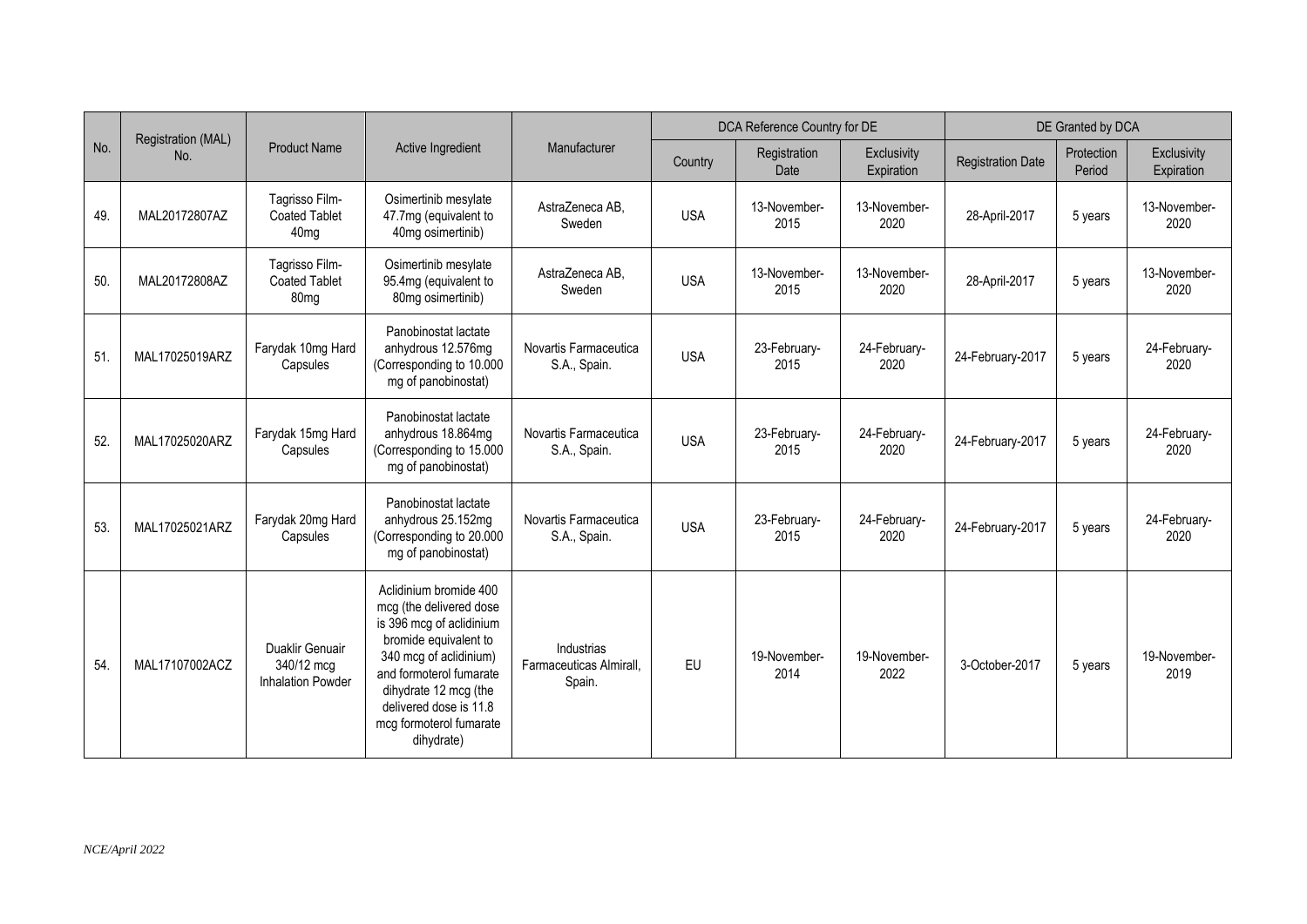|     | Registration (MAL) |                                                          |                                                                                      |                                                                 |            | DCA Reference Country for DE |                           |                          | DE Granted by DCA    |                           |
|-----|--------------------|----------------------------------------------------------|--------------------------------------------------------------------------------------|-----------------------------------------------------------------|------------|------------------------------|---------------------------|--------------------------|----------------------|---------------------------|
| No. | No.                | <b>Product Name</b>                                      | Active Ingredient                                                                    | Manufacturer                                                    | Country    | Registration<br>Date         | Exclusivity<br>Expiration | <b>Registration Date</b> | Protection<br>Period | Exclusivity<br>Expiration |
| 55. | MAL18046001ARZ     | Kryxana 200mg<br>Film-coated Tablets                     | Ribociclib succinate<br>254.4mg (equivalent to<br>200mg of ribociclib free<br>base). | Novartis Singapore<br>Pharmaceutical<br>Manufacturing Ptd. Ltd. | <b>USA</b> | 13-March-2017                | 13-March-2022             | 2-April-2018             | 5 years              | 13-March-2022             |
| 56. | MAL18086114ACRZ    | Uptravi 200<br>Microgram Film-<br><b>Coated Tablets</b>  | Selexipag 200mcg                                                                     | Excella Gmbh.<br>Germany                                        | <b>USA</b> | 21 December<br>2015          | 21 December<br>2020       | 28 August 2018           | 5 years              | 21 December<br>2020       |
| 57. | MAL18086113ACRZ    | Uptravi 400<br>Microgram Film-<br><b>Coated Tablets</b>  | Selexipag 400mcg                                                                     | Excella Gmbh,<br>Germany                                        | <b>USA</b> | 21 December<br>2015          | 21 December<br>2020       | 28 August 2018           | 5 years              | 21 December<br>2020       |
| 58. | MAL18086112ACRZ    | Uptravi 600<br>Microgram Film-<br><b>Coated Tablets</b>  | Selexipag 600mcg                                                                     | Excella Gmbh,<br>Germany                                        | <b>USA</b> | 21 December<br>2015          | 21 December<br>2020       | 28 August 2018           | 5 years              | 21 December<br>2020       |
| 59. | MAL18086111ACRZ    | Uptravi 800<br>Microgram Film-<br><b>Coated Tablets</b>  | Selexipag 800mcg                                                                     | Excella Gmbh,<br>Germany                                        | <b>USA</b> | 21 December<br>2015          | 21 December<br>2020       | 28 August 2018           | 5 years              | 21 December<br>2020       |
| 60. | MAL18086110ACRZ    | Uptravi 1000<br>Microgram Film-<br><b>Coated Tablets</b> | Selexipag 1000mcg                                                                    | Excella Gmbh,<br>Germany                                        | <b>USA</b> | 21 December<br>2015          | 21 December<br>2020       | 28 August 2018           | 5 years              | 21 December<br>2020       |
| 61. | MAL18086109ACRZ    | Uptravi 1200<br>Microgram Film-<br><b>Coated Tablets</b> | Selexipag 1200mcg                                                                    | Excella Gmbh,<br>Germany                                        | <b>USA</b> | 21 December<br>2015          | 21 December<br>2020       | 28 August 2018           | 5 years              | 21 December<br>2020       |
| 62. | MAL18086108ACRZ    | Uptravi 1400<br>Microgram Film-<br><b>Coated Tablets</b> | Selexipag 1400mcg                                                                    | Excella Gmbh.<br>Germany                                        | <b>USA</b> | 21 December<br>2015          | 21 December<br>2020       | 28 August 2018           | 5 years              | 21 December<br>2020       |
| 63. | MAL18086107ACRZ    | Uptravi 1600<br>Microgram Film-<br><b>Coated Tablets</b> | Selexipag 1600mcg                                                                    | Excella Gmbh,<br>Germany                                        | <b>USA</b> | 21 December<br>2015          | 21 December<br>2020       | 28 August 2018           | 5 years              | 21 December<br>2020       |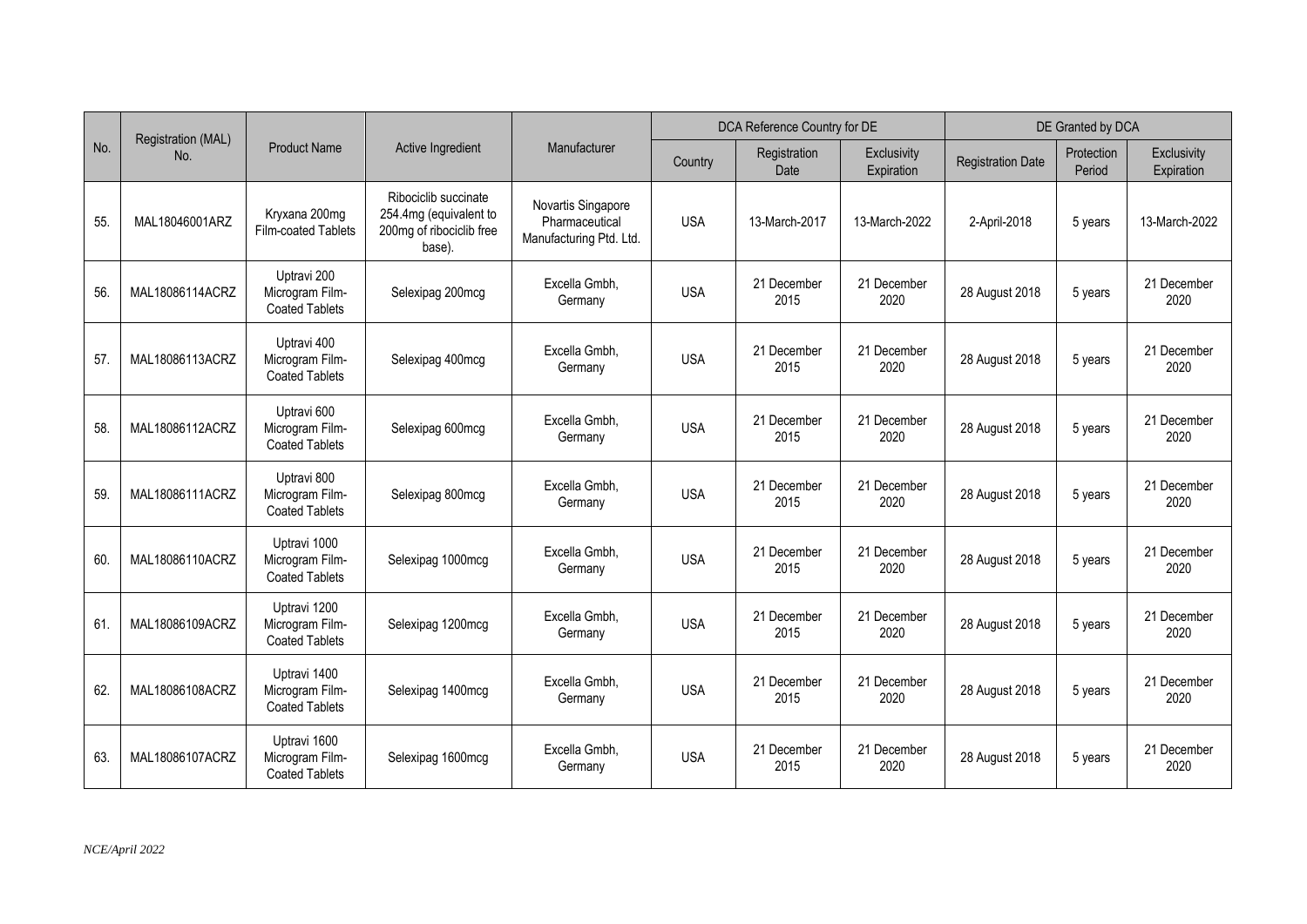|     | Registration (MAL) |                                                                                   |                                                                                                               |                                                                          |            | DCA Reference Country for DE |                           |                          | DE Granted by DCA    |                           |
|-----|--------------------|-----------------------------------------------------------------------------------|---------------------------------------------------------------------------------------------------------------|--------------------------------------------------------------------------|------------|------------------------------|---------------------------|--------------------------|----------------------|---------------------------|
| No. | No.                | <b>Product Name</b>                                                               | Active Ingredient                                                                                             | Manufacturer                                                             | Country    | Registration<br>Date         | Exclusivity<br>Expiration | <b>Registration Date</b> | Protection<br>Period | Exclusivity<br>Expiration |
| 64. | MAL18091001AZ      | Lusefi 2.5mg film-<br>coated tablet                                               | Luseogliflozin hydrate<br>2.5 <sub>mq</sub>                                                                   | Taisho Pharmaceutical<br>Co. Ltd., Japan                                 | Japan      | 24 March 2014                | 23 March 2022             | 4 December 2018          | 5 years              | 24 March 2019             |
| 65. | MAL18091002AZ      | Lusefi 5mg film-<br>coated tablet                                                 | Luseogliflozin hydrate<br>5 <sub>mg</sub>                                                                     | <b>Taisho Pharmaceutical</b><br>Co. Ltd., Japan                          | Japan      | 24 March 2014                | 23 March 2022             | 4 December 2018          | 5 years              | 24 March 2019             |
| 66  | MAL18046002AZ      | Epclusa (sofosbuvir<br>400mg/velpatasvir<br>100mg) Film-<br><b>Coated Tablets</b> | *Velpatasvir 100mg<br>[product contains<br>sofosbuvir and<br>velpatasvirl<br>*DE for new active<br>ingredient | <b>Gilead Sciences Ireland</b><br>UC. Ireland                            | <b>USA</b> | 28 June 2016                 | 28 June 2021              | 23 January 2019          | 5 years              | 28 June 2021              |
| 67  | MAL19046009ACRZ    | Rydapt 25mg Soft<br>Capsules                                                      | Midostaurin 25mg                                                                                              | <b>Catalent Germany</b><br>Eberbach GmbH,<br>Germany.                    | <b>USA</b> | 28 April 2017                | 28 April 2024             | 4 April 2019             | 5 years              | 28 April 2022             |
| 68  | MAL20046077ACRZ    | Xofluza Film-<br><b>Coated Tablet</b><br>20 <sub>mg</sub>                         | Baloxavir marboxil 20mg                                                                                       | Shionogi & Co., Ltd.<br>Settsu Plant, Japan                              | Japan      | 23 February<br>2018          | 23 February<br>2026       | 30 April 2020            | 5 years              | 23 February<br>2023       |
| 69  | MAL20046078ACRZ    | Xofluza Film-<br><b>Coated Tablet</b><br>40 <sub>mq</sub>                         | Baloxavir marboxil 40mg                                                                                       | Shionogi & Co., Ltd.<br>Settsu Plant, Japan                              | Japan      | 23 February<br>2018          | 23 February<br>2026       | 30 April 2020            | 5 years              | 23 February<br>2023       |
| 70  | MAL19096014ARZ     | Prevymis 240mg<br>Film-coated Tablet                                              | Letermovir 240mg                                                                                              | <b>MSD</b> International<br>GmbH T/A MSD Ireland<br>(Ballydine), Ireland | Canada     | 1 November<br>2017           | 1 November<br>2025        | 13 July 2020             | 5 years              | 1 November<br>2022        |
| 71  | MAL19096013ARZ     | Prevymis 480mg<br>Film-coated Tablet                                              | Letermovir 480mg                                                                                              | <b>MSD</b> International<br>GmbH T/A MSD Ireland<br>(Ballydine), Ireland | Canada     | 1 November<br>2017           | 1 November<br>2025        | 13 July 2020             | 5 years              | 1 November<br>2022        |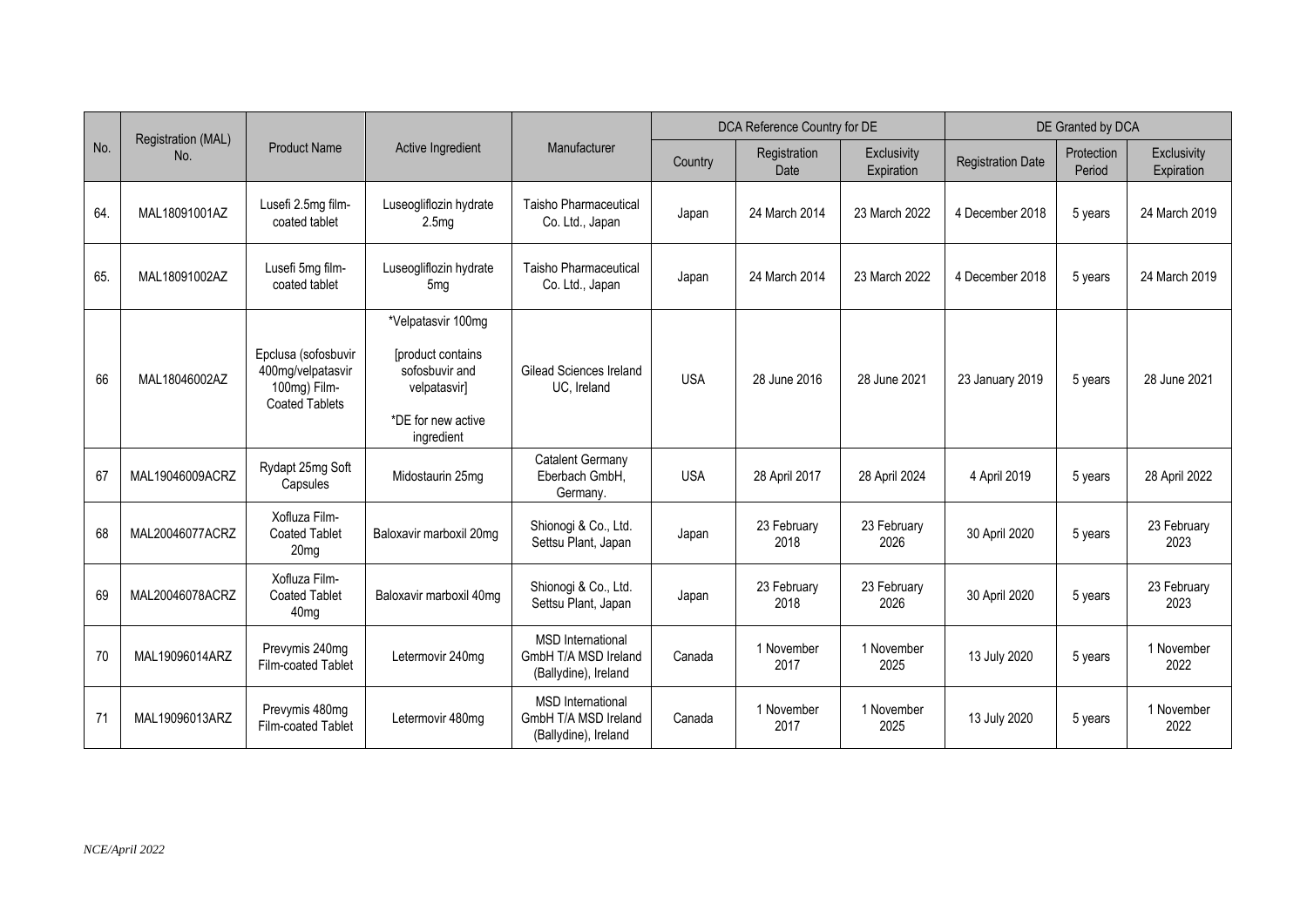|     | Registration (MAL) |                                                                                 |                       |                                                                       |            | DCA Reference Country for DE |                           |                          | DE Granted by DCA    |                           |
|-----|--------------------|---------------------------------------------------------------------------------|-----------------------|-----------------------------------------------------------------------|------------|------------------------------|---------------------------|--------------------------|----------------------|---------------------------|
| No. | No.                | <b>Product Name</b>                                                             | Active Ingredient     | Manufacturer                                                          | Country    | Registration<br>Date         | Exclusivity<br>Expiration | <b>Registration Date</b> | Protection<br>Period | Exclusivity<br>Expiration |
| 72  | MAL19096021ARZ     | Prevymis<br>240mg/12mL<br>(20mg/mL)<br>concentrate for<br>solution for infusion | Letermovir 240mg/12mL | <b>MSD</b> International<br>GmbH T/A MSD Ireland<br>(Carlow), Ireland | Canada     | 1 November<br>2017           | 1 November<br>2025        | 13 July 2020             | 5 years              | 1 November<br>2022        |
| 73  | MAL19096012ARZ     | Prevymis<br>480mg/24mL<br>(20mg/mL)<br>concentrate for<br>solution for infusion | Letermovir 480mg/24mL | <b>MSD</b> International<br>GmbH T/A MSD Ireland<br>(Carlow), Ireland | Canada     | 1 November<br>2017           | 1 November<br>2025        | 13 July 2020             | 5 years              | 1 November<br>2022        |
| 74  | MAL20076010AZ      | Vizimpro 15 mg<br>Film-Coated<br><b>Tablets</b>                                 | Dacomitinib 15mg      | <b>Pfizer Manufacturing</b><br>Deutschland GmbH.<br>Germany           | <b>USA</b> | 27 September<br>2018         | 27 September<br>2023      | 9 July 2020              | 5 years              | 27 September<br>2023      |
| 75  | MAL20076011AZ      | Vizimpro 30 mg<br>Film-Coated<br><b>Tablets</b>                                 | Dacomitinib 30mg      | Pfizer Manufacturing<br>Deutschland GmbH.<br>Germany                  | <b>USA</b> | 27 September<br>2018         | 27 September<br>2023      | 9 July 2020              | 5 years              | 27 September<br>2023      |
| 76  | MAL20076012AZ      | Vizimpro 45 mg<br>Film-Coated<br><b>Tablets</b>                                 | Dacomitinib 45mg      | Pfizer Manufacturing<br>Deutschland GmbH.<br>Germany                  | <b>USA</b> | 27 September<br>2018         | 27 September<br>2023      | 9 July 2020              | 5 years              | 27 September<br>2023      |
| 77  | MAL20076006ARZ     | Trezilent 50mg<br>Film-Coated<br><b>Tablets</b>                                 | Alpelisib 50mg        | Novartis Pharma Stein<br>AG, Switzerland.                             | <b>USA</b> | 24 May 2019                  | 24 May 2024               | 9 July 2020              | 5 years              | 24 May 2024               |
| 78  | MAL20076007ARZ     | Trezilent 150mg<br>Film-Coated<br><b>Tablets</b>                                | Alpelisib 150mg       | Novartis Pharma Stein<br>AG, Switzerland.                             | <b>USA</b> | 24 May 2019                  | 24 May 2024               | 9 July 2020              | 5 years              | 24 May 2024               |
| 79  | MAL20076008ARZ     | Trezilent 200mg<br>Film-Coated<br>Tablets                                       | Alpelisib 200mg       | Novartis Pharma Stein<br>AG. Switzerland.                             | <b>USA</b> | 24 May 2019                  | 24 May 2024               | 9 July 2020              | 5 years              | 24 May 2024               |
| 80  | MAL19106005ACRZ    | Steglatro 15mg<br>Film-Coated<br><b>Tablets</b>                                 | Ertugliflozin 15mg    | <b>Pfizer Manufacturing</b><br>Deutschland GmbH.,<br>Germany          | <b>USA</b> | 19 December<br>2017          | 19 December<br>2022       | 13 August 2020           | 5 years              | 19 December<br>2022       |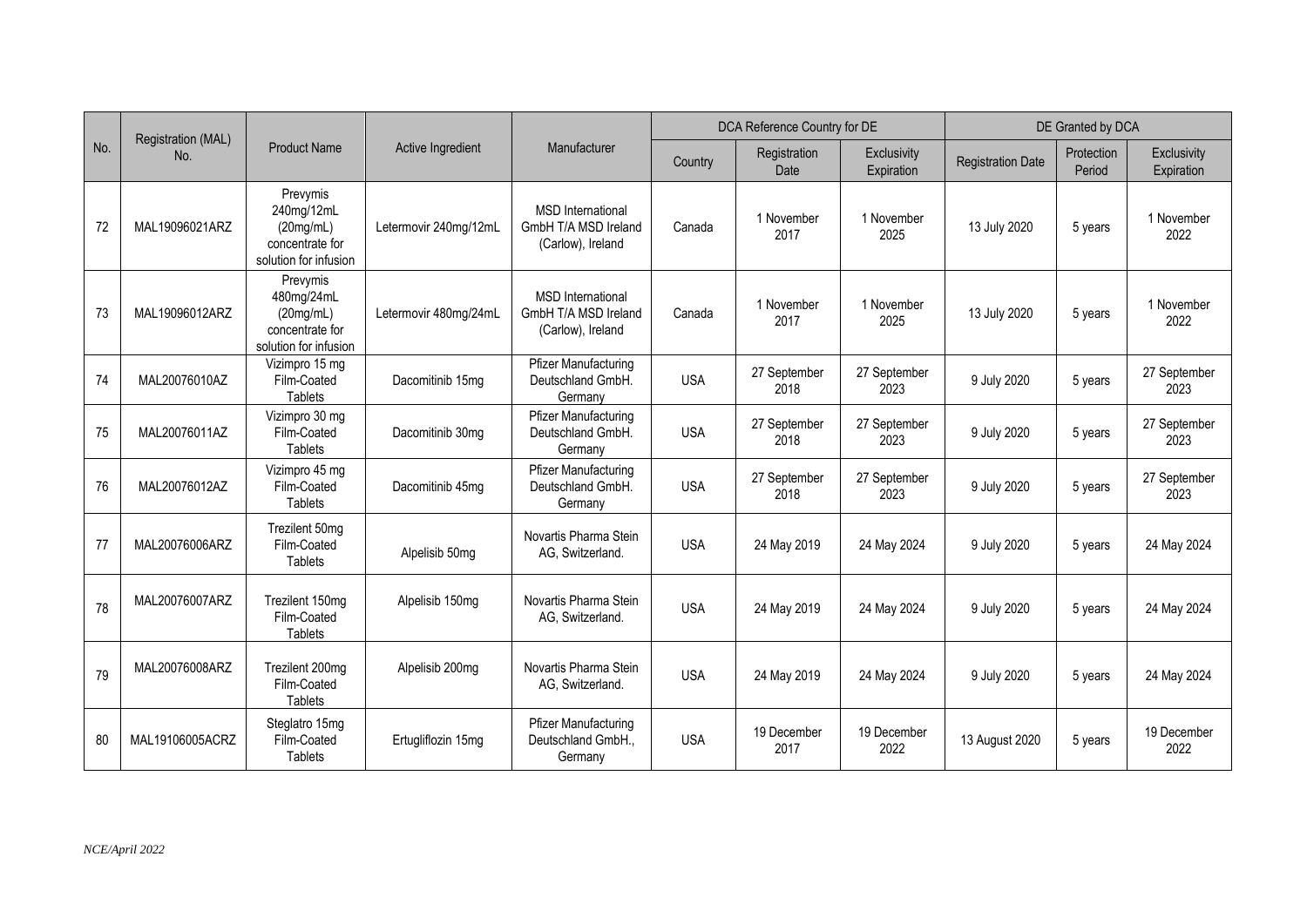|     | Registration (MAL) |                                                                                          |                                                                                                                   |                                                                         |            | DCA Reference Country for DE |                           |                          | DE Granted by DCA    |                           |
|-----|--------------------|------------------------------------------------------------------------------------------|-------------------------------------------------------------------------------------------------------------------|-------------------------------------------------------------------------|------------|------------------------------|---------------------------|--------------------------|----------------------|---------------------------|
| No. | No.                | <b>Product Name</b>                                                                      | Active Ingredient                                                                                                 | Manufacturer                                                            | Country    | Registration<br>Date         | Exclusivity<br>Expiration | <b>Registration Date</b> | Protection<br>Period | Exclusivity<br>Expiration |
| 81  | MAL19106006ACRZ    | Steglatro 5mg<br>Film-Coated<br><b>Tablets</b>                                           | Ertugliflozin 5mg                                                                                                 | <b>Pfizer Manufacturing</b><br>Deutschland GmbH.,<br>Germany            | <b>USA</b> | 19 December<br>2017          | 19 December<br>2022       | 13 August 2020           | 5 years              | 19 December<br>2022       |
| 82  | MAL19106004AZ      | Steglujan<br>(Ertugliflozin<br>5mg/Sitagliptin<br>100mg) Film-<br><b>Coated Tablets</b>  | *Ertugliflozin 5mg<br>[product contains<br>ertugliflozin and<br>sitagliptin]<br>*DE for new active<br>ingredient  | Schering-Plough Labo<br>N.V., Belgium                                   | <b>USA</b> | 19 December<br>2017          | 19 December<br>2022       | 13 August 2020           | 5 years              | 19 December<br>2022       |
| 83  | MAL19106003AZ      | Steglujan<br>(Ertugliflozin<br>15mg/Sitagliptin<br>100mg) Film-<br><b>Coated Tablets</b> | *Ertugliflozin 15mg<br>[product contains<br>ertugliflozin and<br>sitagliptin]<br>*DE for new active<br>ingredient | Schering-Plough Labo<br>N.V., Belgium                                   | <b>USA</b> | 19 December<br>2017          | 19 December<br>2022       | 13 August 2020           | 5 years              | 19 December<br>2022       |
| 84  | MAL19126002ARZ     | Maviret<br>(Glecaprevir<br>100mg/ Pibrentasvir<br>40mg) Film Coated<br><b>Tablets</b>    | Glecaprevir 100mg<br>and<br>Pibrentasvir 40mg                                                                     | Fournier Laboratories<br><b>Ireland Limited</b><br>Anngrove,<br>Ireland | EU         | 26 July 2017                 | 26 July 2027              | 28 September<br>2020     | 5 years              | 26 July 2022              |
| 85  | MAL20106001ARZ     | RINVOQ 15mg<br><b>Extended Release</b><br>Film Coated<br><b>Tablets</b>                  | Upadacitinib                                                                                                      | Abbyie Ireland NL B.V<br>(IRELAND)                                      | <b>USA</b> | 16 August 2019               | 16 August 2024            | 2 October 2020           | 5 years              | 16 August 2024            |
| 86  | MAL20126003AZ      | Lorviqua 25 mg<br>Film-Coated<br><b>Tablets</b>                                          | Lorlatinib 25 mg                                                                                                  | <b>Pfizer Manufacturing</b><br>Deutschland GmbH,<br>Germany             | Japan      | 21 September<br>2018         | 21 September<br>2026      | 3 December 2020          | 5 years              | 21 September<br>2023      |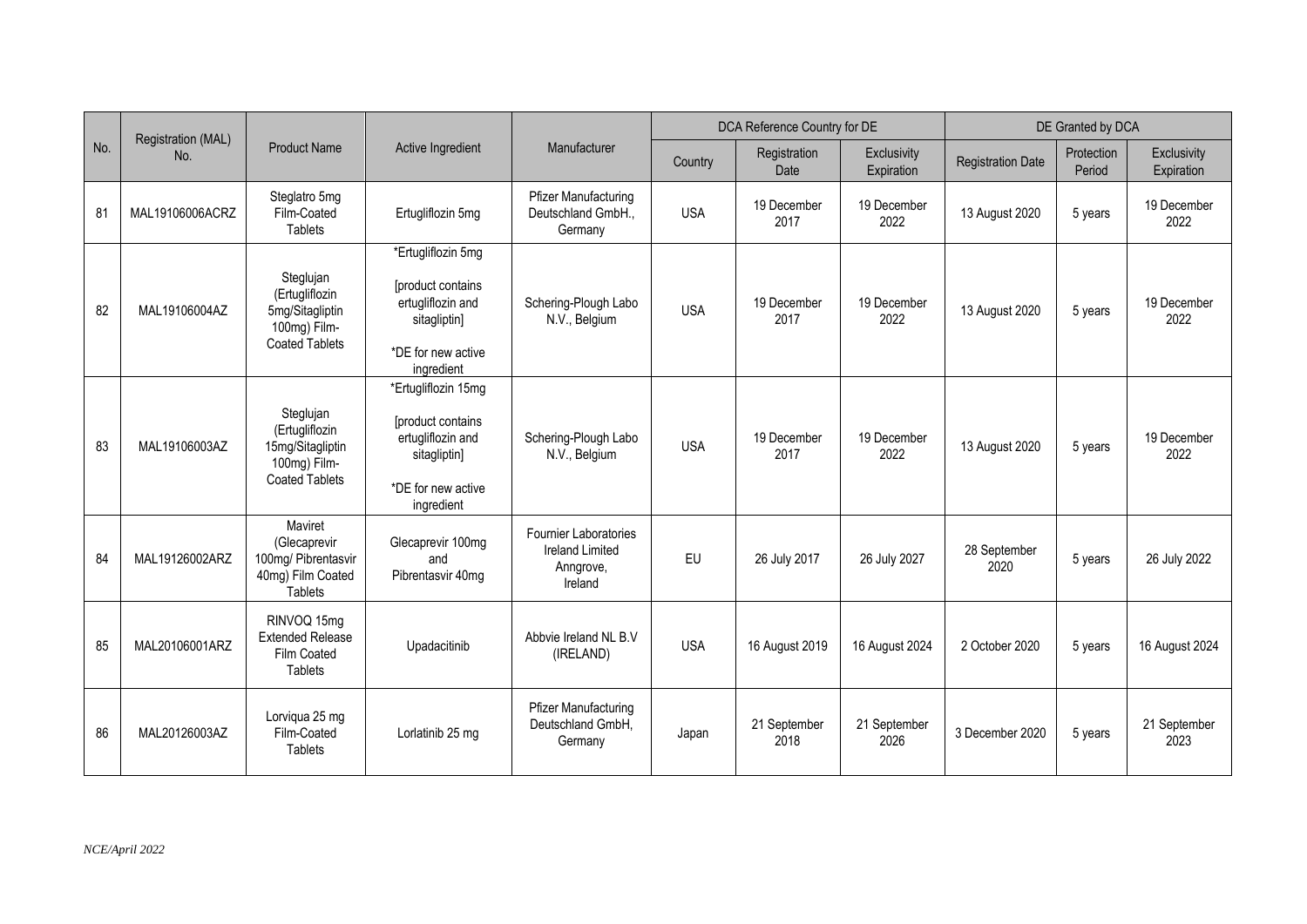|     | Registration (MAL) |                                                                               |                                           |                                                             |            | DCA Reference Country for DE |                           |                          | DE Granted by DCA    |                           |
|-----|--------------------|-------------------------------------------------------------------------------|-------------------------------------------|-------------------------------------------------------------|------------|------------------------------|---------------------------|--------------------------|----------------------|---------------------------|
| No. | No.                | <b>Product Name</b>                                                           | Active Ingredient                         | Manufacturer                                                | Country    | Registration<br>Date         | Exclusivity<br>Expiration | <b>Registration Date</b> | Protection<br>Period | Exclusivity<br>Expiration |
| 87  | MAL20126004AZ      | Lorviqua 100 mg<br>Film-Coated<br>Tablets                                     | Lorlatinib 100 mg                         | <b>Pfizer Manufacturing</b><br>Deutschland GmbH,<br>Germany | Japan      | 21 September<br>2018         | 21 September<br>2026      | 3 December 2020          | 5 years              | 21 September<br>2023      |
| 88  | MAL21036003ACZ     | SPRAVATO 28mg<br>Nasal Spray                                                  | Esketamine<br>Hydrochloride               | Renaissance Lakewood<br>LLC<br>(UNITED STATES)              | <b>USA</b> | 5 March 2019                 | 5 March 2024              | 2 March 2021             | 5 years              | 5 March 2024              |
| 89  | MAL21086002ARZ     | Evrysdi Powder for<br>oral solution 0.75<br>mg/mL                             | Risdiplam                                 | F.Hoffmann-La Roche<br>Ltd, Switzerland                     | <b>USA</b> | 7 August 2020                | 7 August 2027             | 5 August 2021            | 5 years              | 7 August 2025             |
| 90  | MAL21106005AZ      | Calquence Hard<br>Capsules 100mg                                              | Acalabrutinib                             | AstraZeneca AB,<br>Sweden                                   | <b>USA</b> | 21 November<br>2019          | 21 November<br>2026       | 08 October 2021          | 5 years              | 21 November<br>2024       |
| 91  | MAL21116005ARZ     | Kiendra 0.25 mg<br>Film-coated Tablet                                         | Siponimod fumaric acid<br>$0.25$ mg       | Novartis Pharma Stein<br>AG,<br>Switzerland                 | <b>USA</b> | 26 March 2019                | 26 March 2024             | 17 November<br>2021      | 5 years              | 26 March 2024             |
| 92  | MAL21116006ARZ     | Kiendra 2 mg Film-<br>coated Tablet                                           | Siponimod fumaric acid<br>2 <sub>mg</sub> | Novartis Pharma Stein<br>AG.<br>Switzerland                 | <b>USA</b> | 26 March 2019                | 26 March 2024             | 17 November<br>2021      | 5 years              | 26 March 2024             |
| 93  | MAL22046007ACRZ    | Sybrava<br>284mg/1.5ml<br>Solution for<br>Injection in Pre-<br>filled Syringe | Inclisiran                                | Corden Pharma S.P.A.,<br>Italy.                             | EU         | 10 December<br>2020          | 10 December<br>2028       | 7 April 2022             | 5 years              | 10 December<br>2025       |